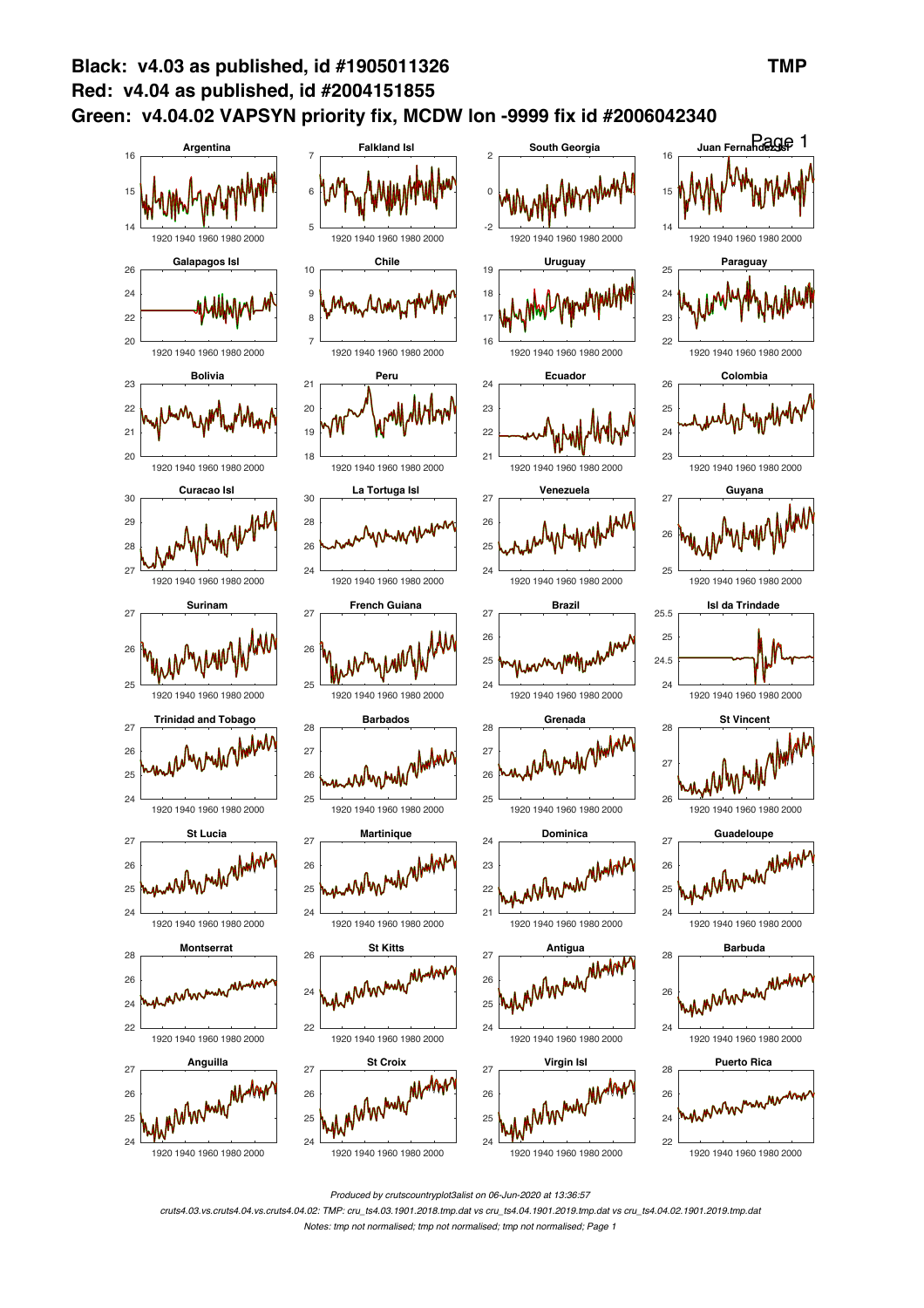

*Produced by crutscountryplot3alist on 06-Jun-2020 at 13:36:59*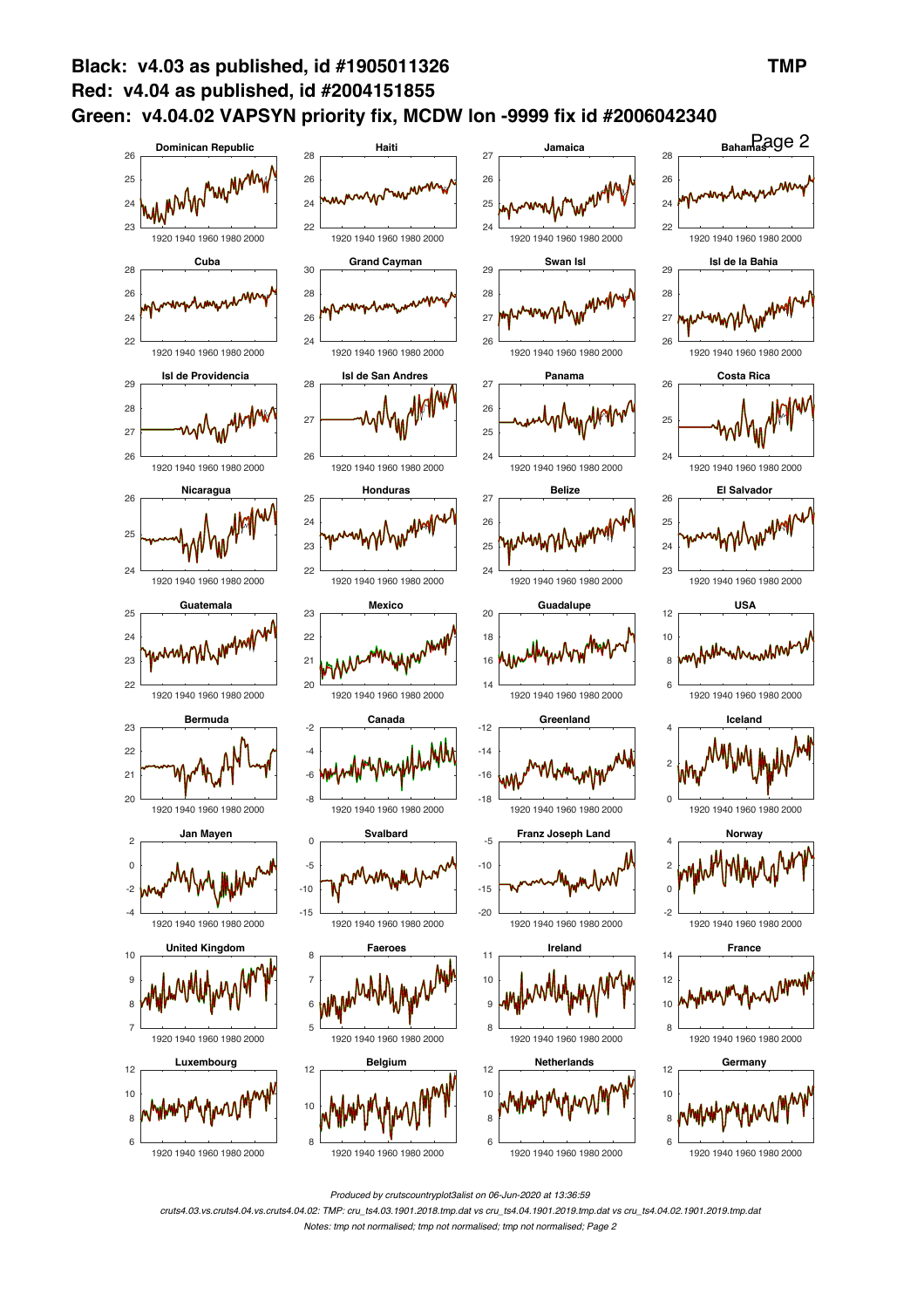

*Produced by crutscountryplot3alist on 06-Jun-2020 at 13:37:1*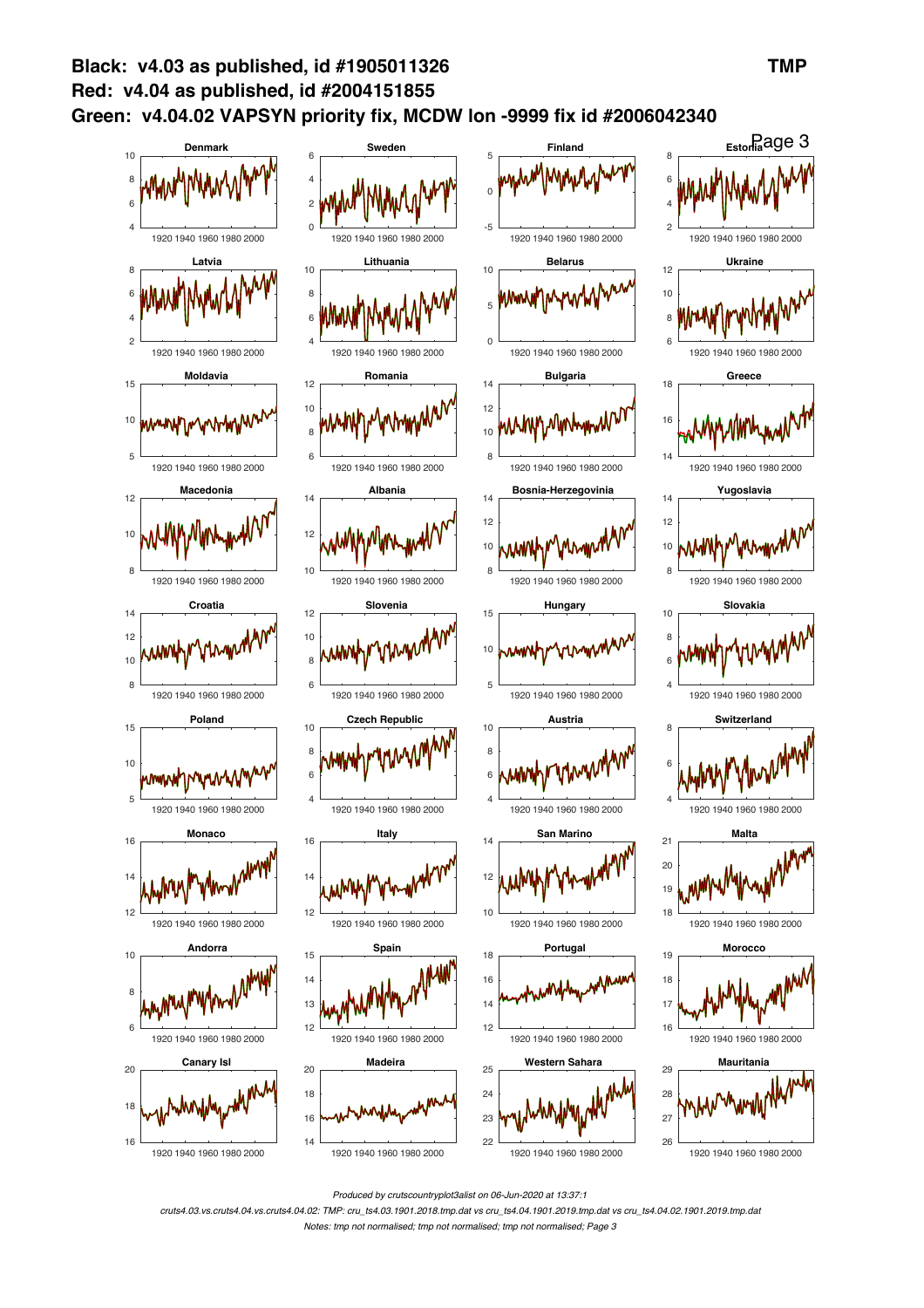

*Produced by crutscountryplot3alist on 06-Jun-2020 at 13:37:3*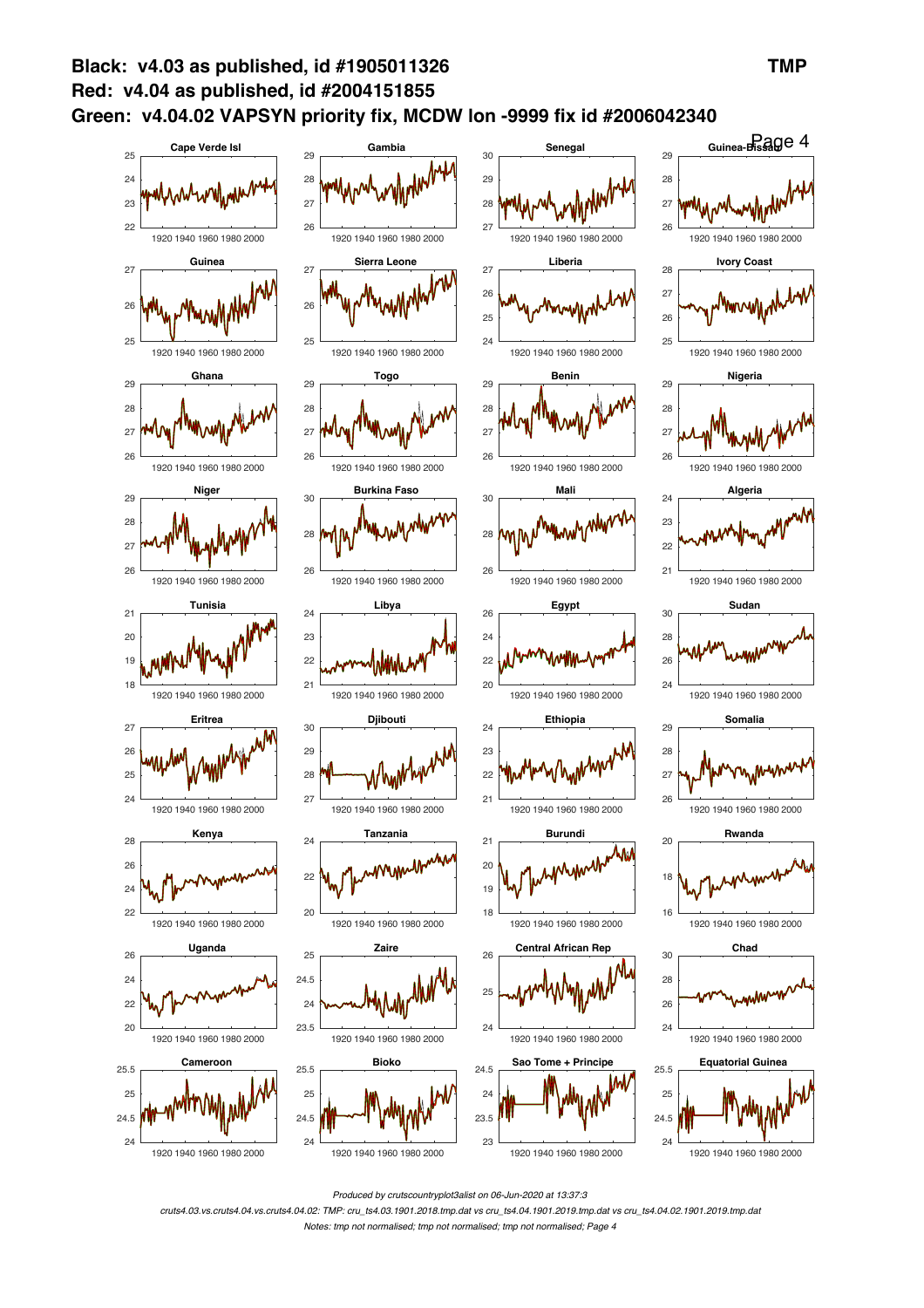

*Produced by crutscountryplot3alist on 06-Jun-2020 at 13:37:5*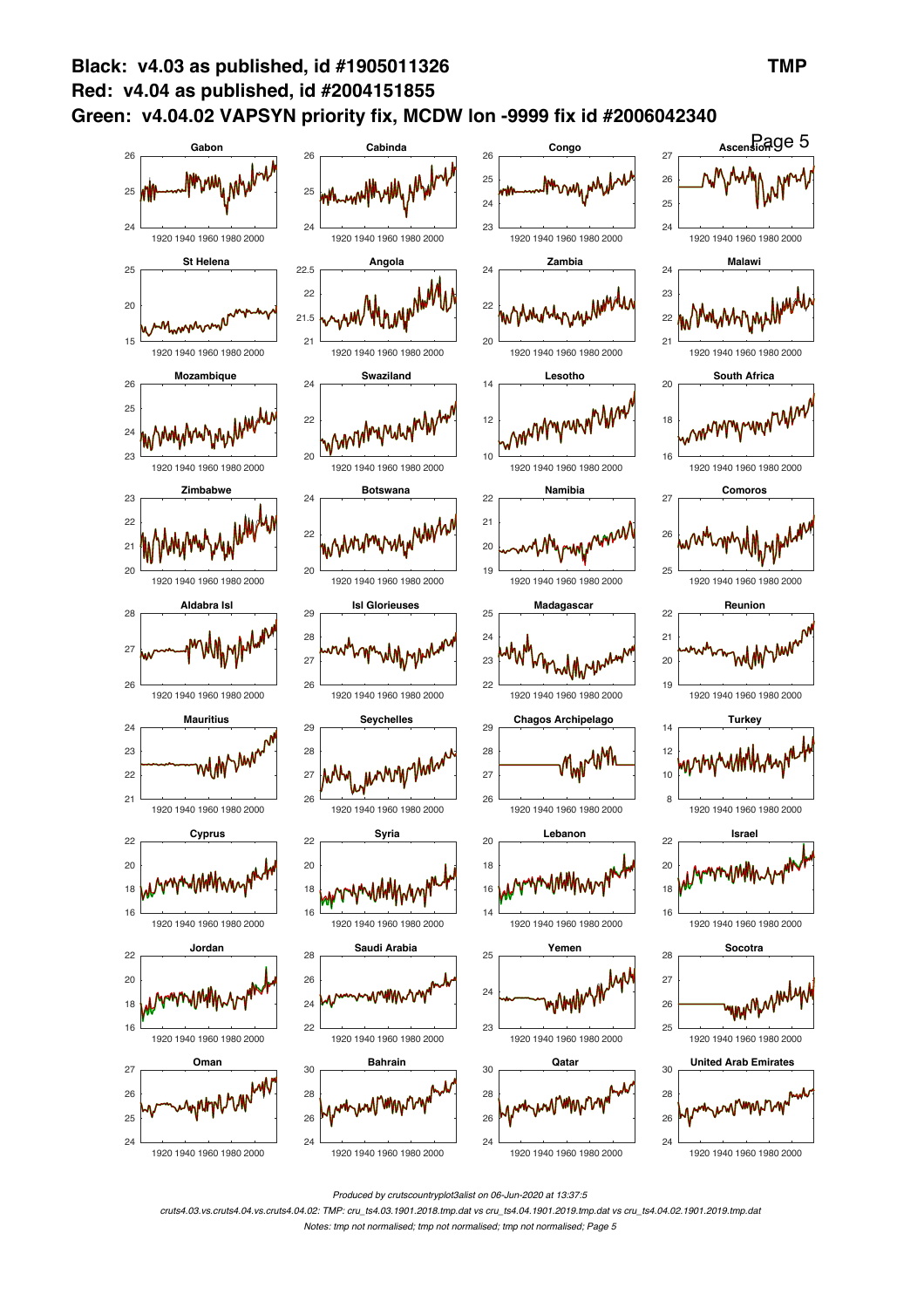

*Produced by crutscountryplot3alist on 06-Jun-2020 at 13:37:6*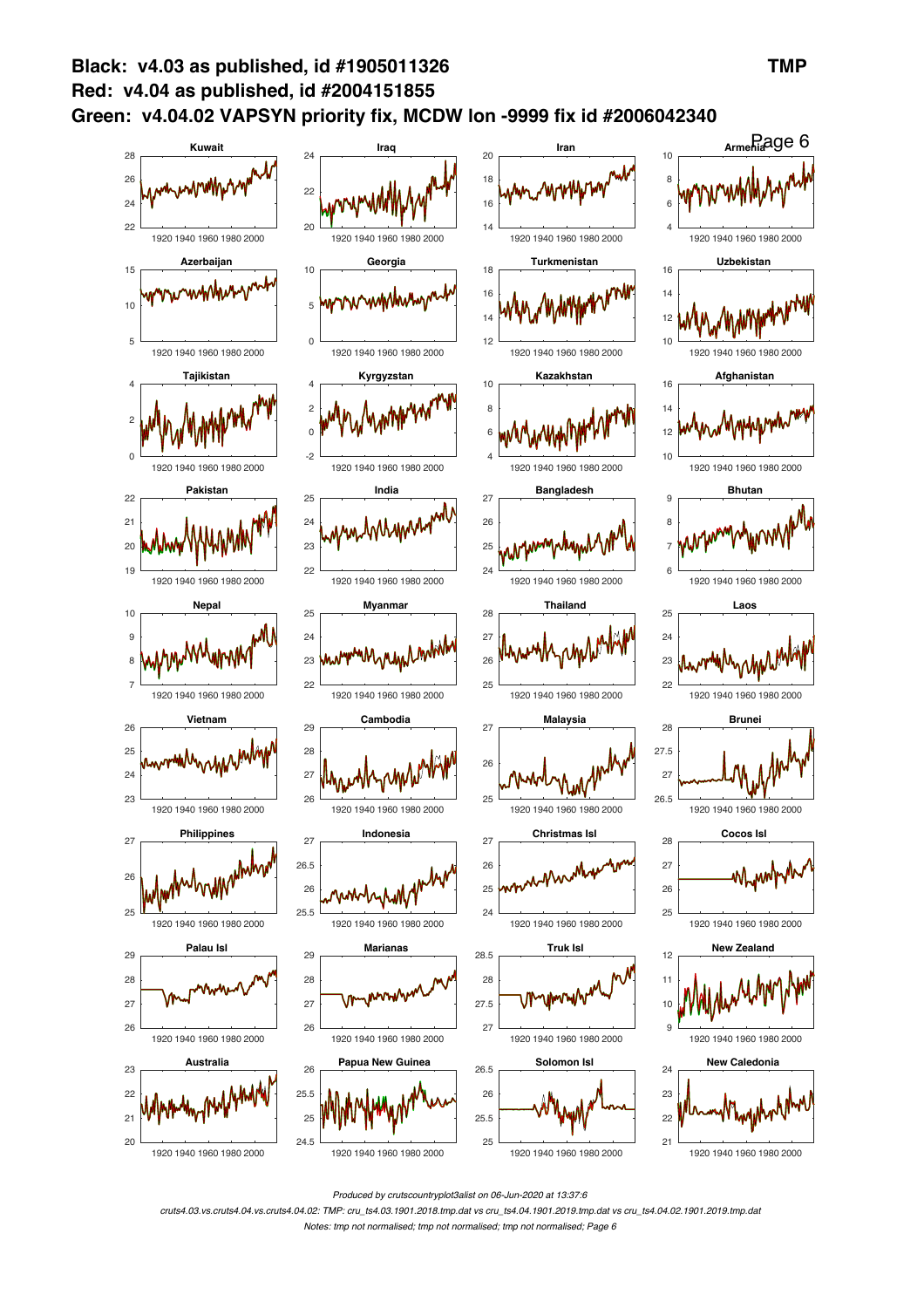

*Produced by crutscountryplot3alist on 06-Jun-2020 at 13:37:8*